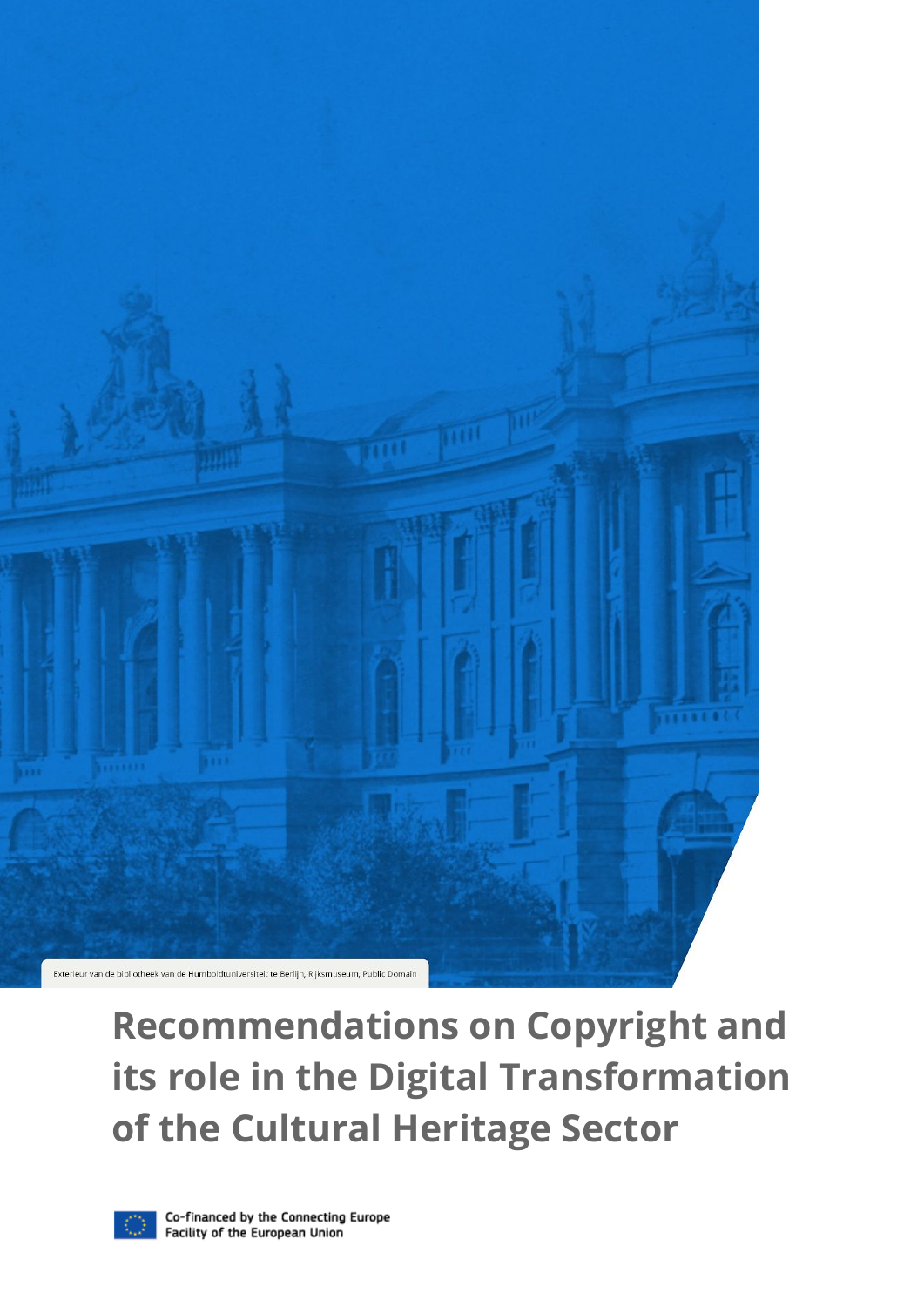

#### **Executive Summary**

Europeana's digital [conference](https://pro.europeana.eu/event/europeana-web-conference-under-the-german-presidency-2020) 'The role of copyright in the digital transformation of the cultural heritage sector' explored the copyright challenges that arise as the cultural heritage sector embraces its digital transformation, the legislative solutions that are currently underway and the sector's need for capacity building in this area. As a result of the digital conference, this report proposes possible steps forward, both for the Europeana Initiative and for Member States, in order to support the sector, namely:

- [Recommendations](#page-5-0) for the Europeana Initiative:
	- Cooperate with the EUIPO and relevant stakeholders on OOCWs for the success of the development of the portal and the availability and suitability of licenses for CHIs.
	- Monitor the 20th century blackhole to evaluate whether the CDSM Directive contributes to an increase of available digital cultural heritage from that period.
	- Create copyright training opportunities and support other copyright training.
	- Monitor copyright support provided by Member States.
- [Recommendations](#page-5-1) for Member States:
	- Reiterate the importance of having a functional and interoperable portal for OOCWs.
	- Build copyright capacity in the cultural heritage sector to increase the knowledge and confidence when dealing with digital cultural heritage.
	- Encourage the use of standardised copyright tools to support the reuse of digital cultural heritage and the digital transformation of CHIs.
	- Adopt clear, simple and broad provisions transposing the CDSM Directive to ensure their effectiveness, in consultation with stakeholders.
	- Ensure that there is funding available for CHIs to, among other things, conclude licenses for OOCWs
	- Facilitate steady conversations, beyond the CDSM Directive, between all relevant stakeholders in copyright conversations.

The Europeana Conference was organised in collaboration with the Deutsche Nationalbibliothek and under the auspices of the German Presidency of the Council. It was part of the cultural programme for the German Presidency, thanks to the German Ministry of State for Culture and the Media.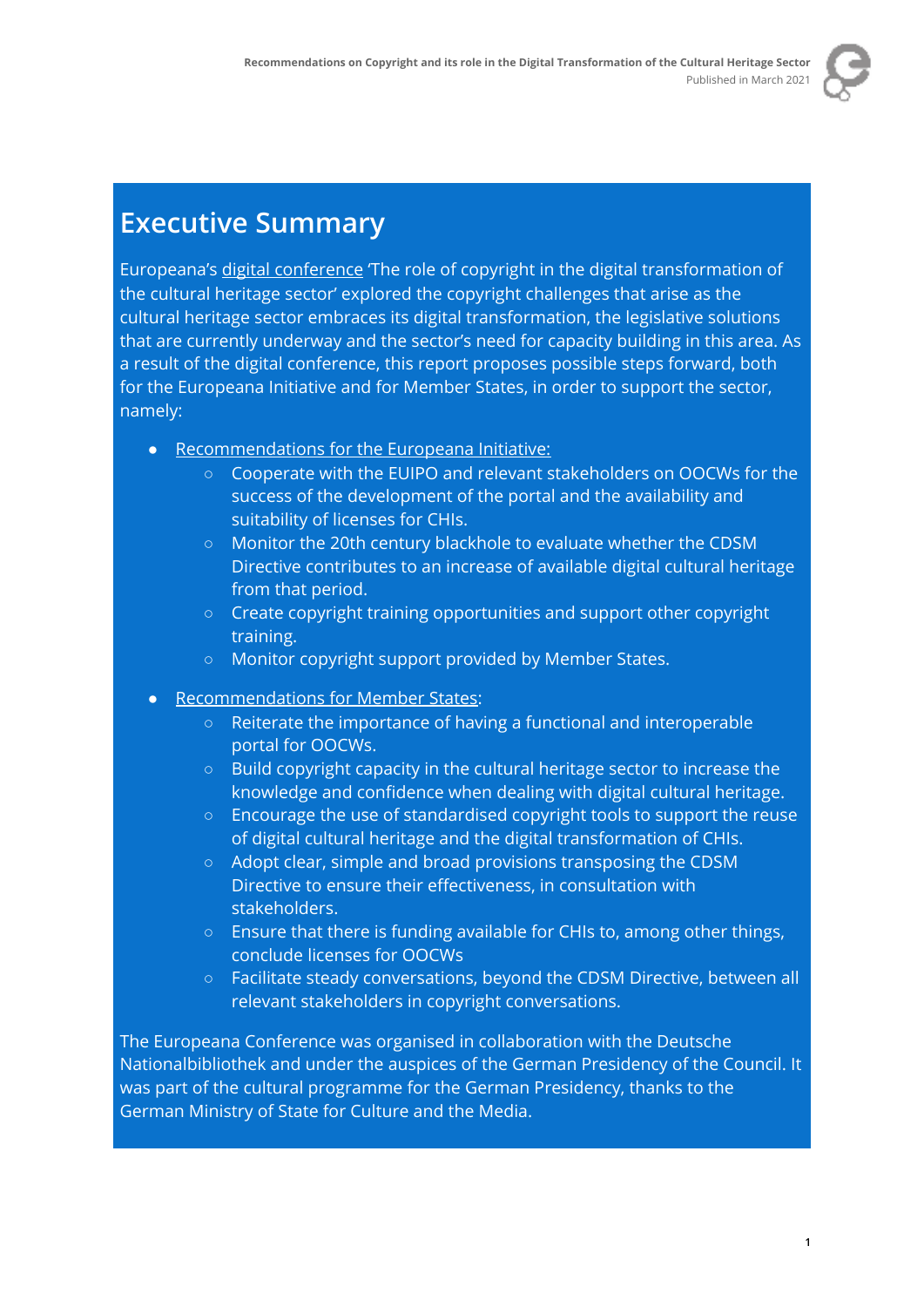

### **Table of contents**

[Glossary](#page-2-0)

[Documentation](#page-2-1)

About the Europeana [Conference](#page-3-0) under the German Presidency 2020

Problem [Statement](#page-4-0)

**[Recommendations](#page-4-1)** [Recommendations](#page-5-0) for the Europeana Initiative [Recommendations](#page-5-1) for Member States

### <span id="page-2-0"></span>**Glossary**

- **Collective management organisations** (CMOs) entities that manage copyright on behalf of authors, performers, producers and other rights holders to simplify the management of those rights.
- **Copyright in the Digital Single Market Directive** (CDSM Directive) [Directive](https://eur-lex.europa.eu/eli/dir/2019/790/oj) (EU) 2019/790 of the European Parliament and of the Council of 17 April 2019 on copyright and related rights in the Digital Single Market and amending Directives 96/9/EC and 2001/29/EC (Text with EEA relevance.)
- **Out of commerce works** (OOCWs) works that are still protected by copyright but are no longer commercially available because the authors and publishers have decided neither to publish new editions nor to sell copies through the customary channels of commerce.
- **Text and data mining** (TDM) The process of deriving information from machine-read material. It works by copying large quantities of material, extracting the data, and recombining it to identify patterns
- **20th century blackhole** the largely inferior availability of digital cultural heritage from the 20th century with regards to the availability of works in periods before or after the 20th century, as a result of the effect that copyright has on making cultural heritage available online.

#### <span id="page-2-1"></span>**Documentation**

- Web [Conference](https://pro.europeana.eu/event/europeana-web-conference-under-the-german-presidency-2020) recordings
- Pro [pos](https://pro.europeana.eu/post/copyright-in-the-cultural-heritage-sector-outcomes-of-the-german-presidency-event)t about the outcomes of the German Presidency event
- Short [interviews](https://vimeo.com/showcase/7616082) to cultural heritage professionals about the CDSM Directive
- [Europeana](https://pro.europeana.eu/post/europeana-copyright-2020-2025) Copyright Strategy 2020-2025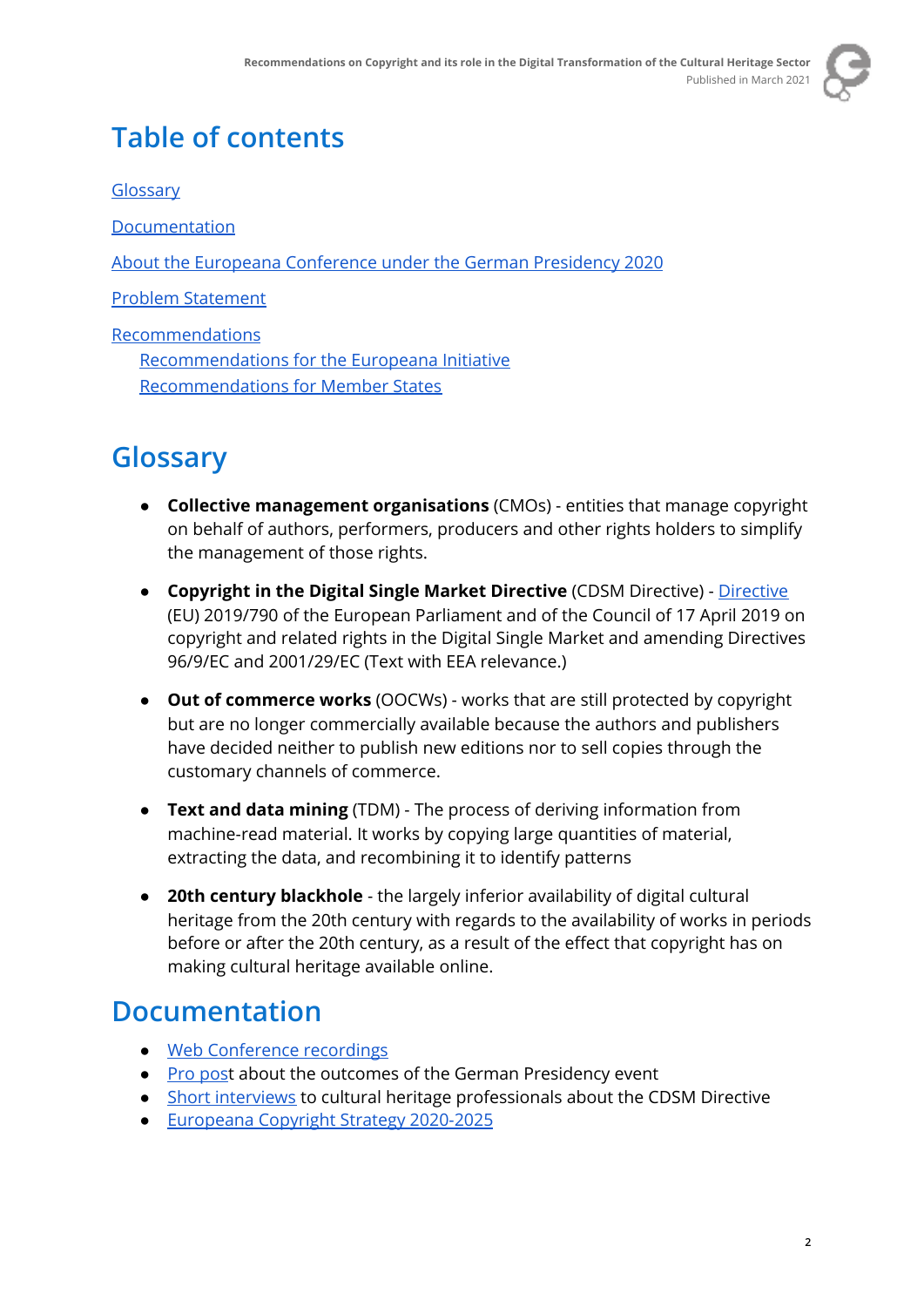

# <span id="page-3-0"></span>**About the Europeana Conference under the German Presidency 2020**

Europeana's digital [conference](https://pro.europeana.eu/event/europeana-web-conference-under-the-german-presidency-2020) 'The role of copyright in the digital transformation of the cultural heritage sector' took place under the auspices of the German Presidency of the Council of the European Union and was co-organised by Europeana and the German National Library. It explored the role of copyright in the digital transformation of the cultural heritage sector and offered an opportunity to bring Member States representatives together and exchange views, successful approaches, and common challenges around this topic.

More than 30 DCHE and copyright practitioners and experts from 21 countries participated in the event, joining a series of break out sessions, roundtable discussions and panel presentations. As the first fully online Presidency event, there was an opportunity to open up some of the sessions to the public.

As Frank Scholze, Director General, Deutsche Nationalbibliothek said, 'It's our mission as institutions to actively embrace and shape the opportunities of digitalisation within our platforms and to make cultural heritage visible and accessible to a wider public in order to avoid the digital dark age. Due to these challenges the copyright system has to be adjusted and it's only possible if we find a proper balance of interests of all stakeholders, right holders and institutions'.

During the first day, we explored the background to digital transformation and copyright, where we stand, and what might come next. With that in mind, [Dorothea](https://www.bibliotheksverband.de/fachgruppen/kommissionen/recht.html) [Zechman](https://www.bibliotheksverband.de/fachgruppen/kommissionen/recht.html), Anne [Bergman](https://fep-fee.eu/-Secretariat-) and Paul [Keller](https://pro.europeana.eu/person/paul-keller) shared their thoughts and strongly agreed on the need to collaborate across sectors to achieve the best possible copyright framework for the digital transformation of the cultural heritage sector.

During the second day, we explored tangible examples of how copyright is dealt with in the heritage sector. Fred [Saunderson](https://pro.europeana.eu/person/fred-saunderson) presented a risk management approach developed by the National Library of Scotland in partnership with the National Library of Wales, which has brought efficiency and consistency across the institutions. [Evelin](https://pro.europeana.eu/person/evelin-heidel) [Heidel](https://pro.europeana.eu/person/evelin-heidel) described how networks of practitioners can advance discussions and support open access. Juozas [Markauskas](https://pro.europeana.eu/person/juozas-markauskas) and [Ariadna](https://pro.europeana.eu/person/ariadna-matas) Matas talked about efforts to develop copyright knowledge across the sector, and about the role of rights statements and Creative Commons licenses and tools in supporting digital cultural heritage further.

During group discussions, Member States exchanged approaches taken at the national level, and we explored tangible steps that can be taken to support the heritage sector deal with copyright nationally and across Europe. Participants coincided in the fact that more copyright training and support is necessary for cultural heritage institutions (CHIs) to take advantage of opportunities in the digital age. A strong emphasis was put on the importance of fostering collaboration between representatives of CHIs, collective management organisations (CMOs) and rights holders in the realm of copyright, in aspects such as out of commerce works (OOCWs).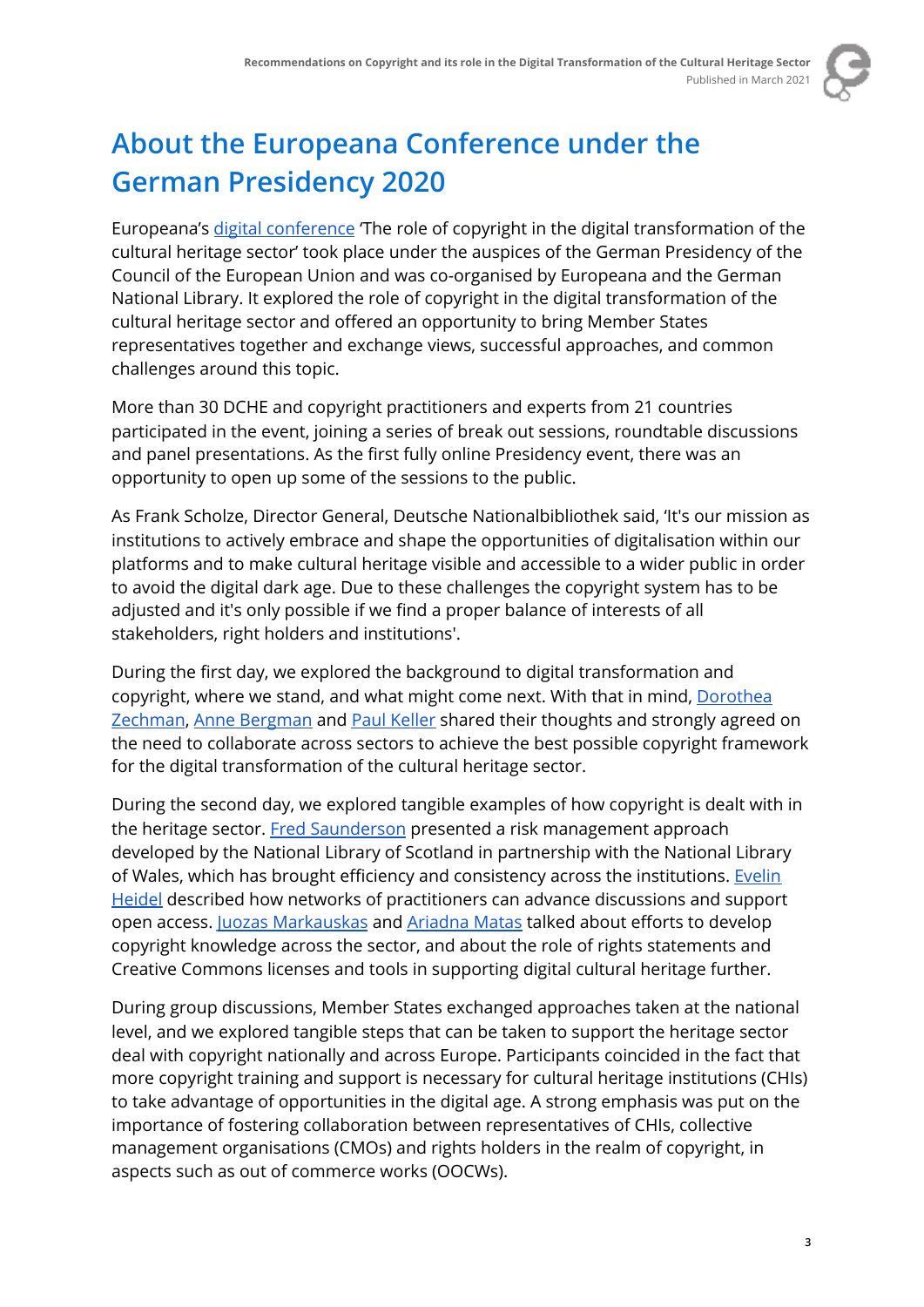

## <span id="page-4-0"></span>**Problem Statement**

CHIs work to preserve and disseminate our shared heritage, but this public interest mission is often challenged by copyright legislation. CHIs wish to embrace possibilities to, for instance, better connect their collections with their audiences, exchange knowledge across borders and use new technologies in digitisation processes, in particular as the focus moves from digitisation to digital transformation. However, a copyright framework that is not fit for the digital age might stand in the way of these possibilities, limiting also the potential benefits for education, research, innovation and creativity. Copyright protection has therefore a strong influence on the activities of CHIs, often seen as limiting the fulfillment of their mission.

The cultural heritage sector supports the objectives of the copyright system to encourage creativity and innovation, and understands the need for authors to be fairly remunerated and decide on the use of their works. However, a balance should be sought so that copyright protection does not lead to negative unintended consequences for the cultural heritage sector, and for society, such as locking down works that are not available or in commercial circulation anymore.

At the moment, a lot of expectations are being put on the implementation of the Copyright in the Digital Single Market (CDSM) Directive. Its success in mitigating the challenges mentioned above will strongly depend on how Member States transpose the Directive's provisions. The overall limited funding that CHIs can rely on raises several challenges and puts the obtention of licenses as mandated in the Directive among one of the many competing needs that a CHI has to cover, such as digitisation or expert capacity.

<span id="page-4-1"></span>A lack of some necessary copyright knowledge across the heritage sector amplifies the challenges. Without this knowledge, it is difficult for CHIs to make informed decisions on the copyright implications of their activities, to measure and bear some inevitable risks, and to properly communicate rights information to their users.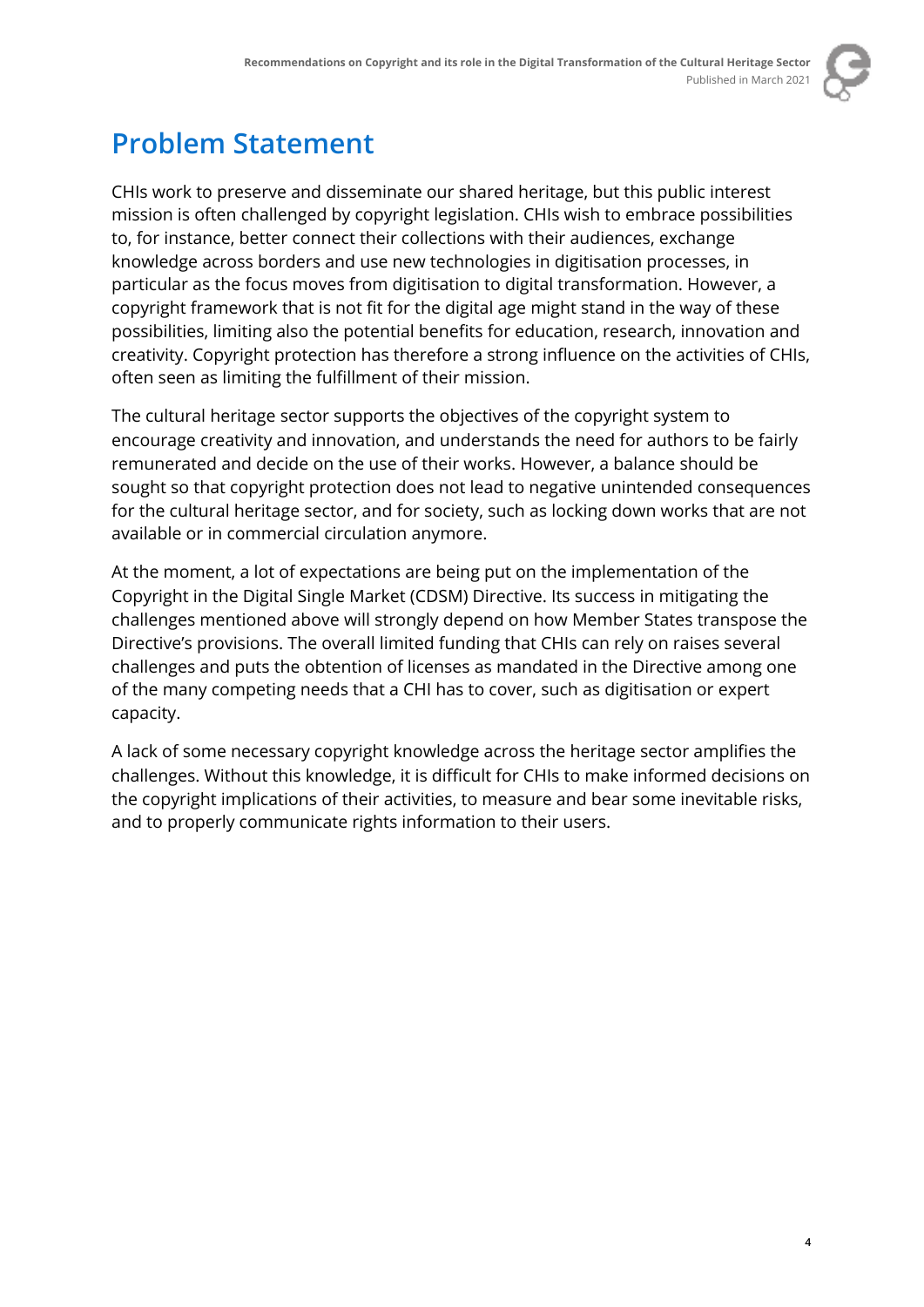

### **Recommendations**

#### <span id="page-5-0"></span>**Recommendations for the Europeana Initiative**

In order to support the cultural heritage sector and the work of the DCHE, Europeana can consider pursuing the following steps, in line with the overall objectives indicated in its copyright strategy [2020-2025:](https://pro.europeana.eu/post/europeana-copyright-2020-2025)

- 1. **Cooperate with the EUIPO and relevant stakeholders on OOCWs**. Engage with the EUIPO to provide feedback and support as the out of commerce works portal is developed, both in the first phase and in subsequent phases. In addition, maintain a steady dialogue with CMOs and rightsholder representatives on the suitability of licenses available to the cultural heritage sector, particularly for OOCW.
- 2. **Monitor the 20th century blackhole**. Regularly evaluate progress in "closing" the 20th century blackhole on Europeana. In time, evaluate the impact and communicate the results to the DCHE regarding the increase of 20th century material available on Europeana.
- 3. **Copyright training**. Foster cooperation with relevant partners who can provide support in copyright training for the cultural heritage sector. Develop training materials and opportunities for institutions sharing data with Europeana and members of the Europeana Network Association.
- 4. **Monitor copyright support in Member States**. Monitor and maintain an up to date overview of progress made in every Member State regarding key factors that support the heritage sector in practice, namely the existence of networks, copyright training, affordable and available licenses, and use of standardised copyright information.

#### <span id="page-5-1"></span>**Recommendations for Member States**

We bring forward possible actions that Member States can undertake to continue to support the digital transformation of the cultural heritage sector, based on the input collected during the Presidency Event:

**1. Development of an interoperable OOCW portal**. Article 10 in the CDSM Directive requires the EUIPO to set a single online portal for OOCW. To make the best out of the possibilities of the OOCWs articles in the Directive, this portal should be able to adapt well to existing workflows and practices of its intended users, namely CHIs, CMOs and rightsholders, and support the processing of large amounts of data resulting from mass digitisation projects.

To this end, it is essential to ensure that the portal is technically capable to retrieve information from external information sources. The portal should be interoperable with existing data models in the sector, and support automated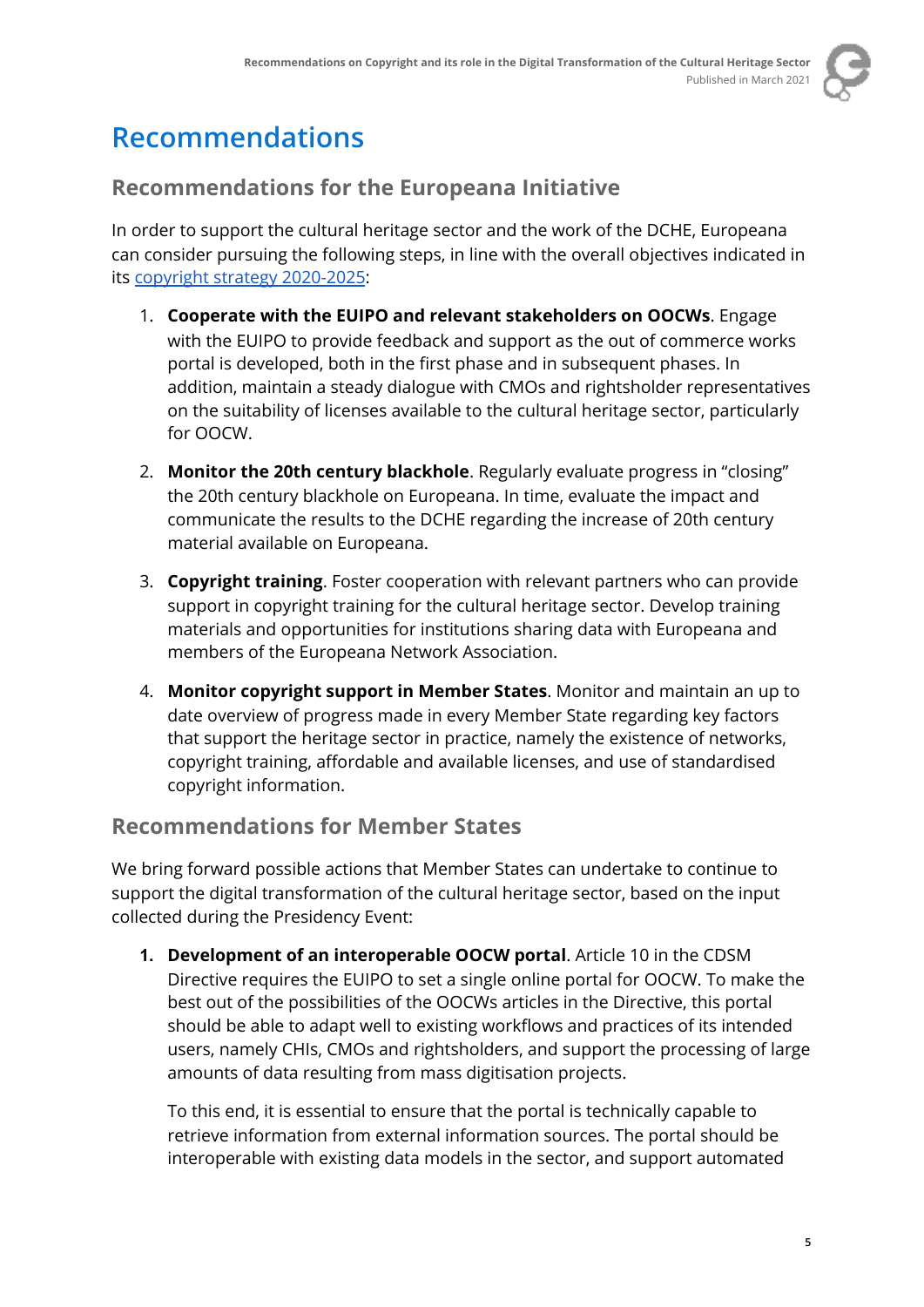

(API based) input and output workflows that integrate with the necessary existing data sources. It is also important for the portal to have the ability to include data that allows identifying visual and audiovisual works, such as identifying information that goes beyond descriptive textual metadata.

While the design of the portal will not be decided by Member States, they are consulted by the EUIPO and have an opportunity to reiterate the importance of the abovementioned characteristics for the portal.

In addition, in order to minimise the administrative burden, we encourage Member States to avoid setting up national portals and rely exclusively on the EUIPO database.

**2. Build copyright capacity.** CHIs wishing to digitise, make their collections available or allow their use are confronted with many questions around copyright, and regrettably often lack in-house copyright expertise. A lack of knowledge also leads to incorrect perceptions of legal risks, and as a consequence, less heritage is made available online.

Member States can support an increase of copyright knowledge in the sector by creating educational programmes and materials, for instance via their respective Intellectual Property Office and in partnership with the EUIPO. This should include awareness on how exceptions and limitations work, and focus on what CHIs can do rather than cannot do when relying on the copyright system. Member States can also provide funds for the sector to organise such activities and when necessary hire legal advice. When legal provisions are developed or updated, governments can support the heritage sector by adequately communicating these changes and their impact, and engaging with stakeholders in the development of guidelines or in the implementation of the provisions.

**3. Encourage the use of standardised rights information**. As cultural heritage is shared more and more online, and users' interest in using it increases, CHIs need to be able to properly communicate the copyright status of their collections and any accompanying provisions that govern the use of their collections. This is fundamental for them to support uses in fields such as research or education and also to remain relevant in the digital environment. For this purpose, more and more institutions are making use of the tools provided by Creative Commons and Rights Statements.

Member States have an opportunity to encourage the adoption of such standards by CHIs and thus support their digital transformation. A successful approach taken so far by some Member States is to include a requirement to use this type of standard in their funding schemes for digitisation.

**4. Clear, simple and broad provisions transposing the CDSM Directive**. In order for the positive aspects of the CDSM Directive to really have an impact in the cultural heritage sector and on how it supports innovation, research, creativity and education, the transposition should as much as possible pursue clarity,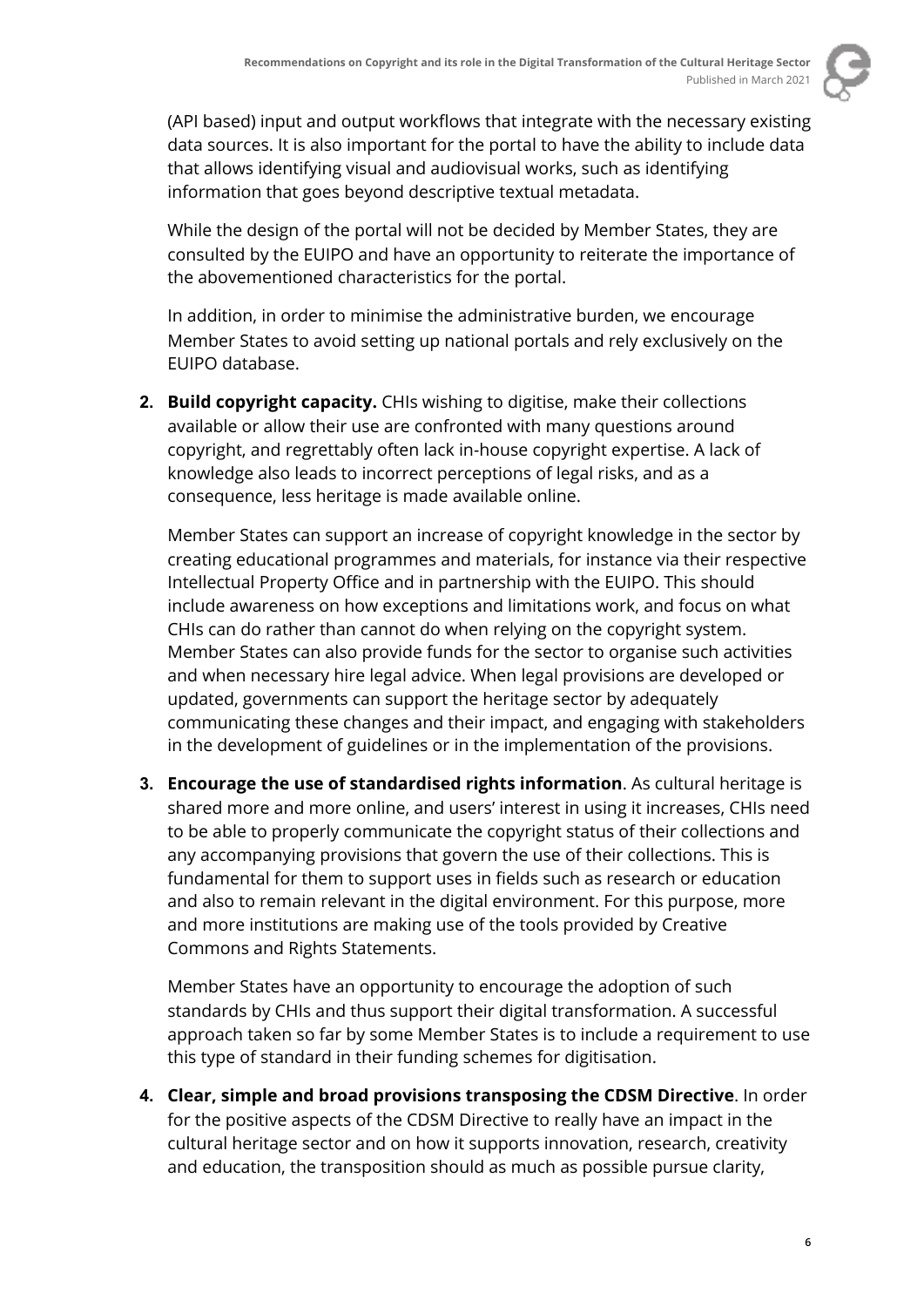

simplicity and broadness, so that the provisions are intelligible by heritage professionals, their scope covers all necessary activities, they leave little margin for legal uncertainty and the sector feels confident applying them. The Orphan Works (OW) Directive lacked these three aspects to a large extent, which is probably one of the main reasons for its limited success.

The recommendations below relate to specific parts of the CDSM Directive and can be embraced during the transposition period or in later developments. They focus on the objective of providing clarity, simplicity and broadness for the heritage sector, while trying to maintain a balanced approach between the legitimate rights of authors and the needs of users.

- a. *Provide clarity on when content should not be data mined*. According to the Directive, "machine readable means" should be used to flag a reservation by rights holders of websites to disallow text and data mining under article 4 of the Directive. Clarity on what these "machine readable means" is necessary so that those engaging in this type of activity can easily identify when that is possible.
- b. *Recognise the role of CHIs in education*. The provisions on digital and cross-border teaching activities in the CDSM Directive apply mostly to educational institutions. Although the exception allows uses to take place outside the premises of educational establishments, e.g. in a museum, library or another cultural heritage institution, it does not cover the activities run by those institutions themselves. Considering the many educational activities taking place in CHIs, we would encourage Member States to explore the possibility of making libraries, archives and museums beneficiaires of the educational provisions in the CDSM Directive.
- c. *Define elements in the out of commerce works provisions*. According to the CDSM Directive, a work can be considered out of commerce when it has never been in commerce or when the work as a whole is no longer available through "customary channels of commerce". This then breaks down in several concepts which are to some extent clarified in the recitals, for instance regarding how to consider whether adaptations and translations, variations and manifestations are in or out of commerce, how to interpret the limited availability of a work, and when to consider that a reasonable effort to determine that a work is out of commerce has taken place.

A lack of clear understanding of what is considered an OOCW can severely hamper the effectiveness of the provisions. We therefore recommend that Member States provide as much clarity as possible on the elements that can help identify whether a work is out of commerce. While it might not be possible to completely erase the grey areas, these should be taken to a minimum. In addition, the result should cover a large scope of content, and not be limited to only a few circumstances, so that the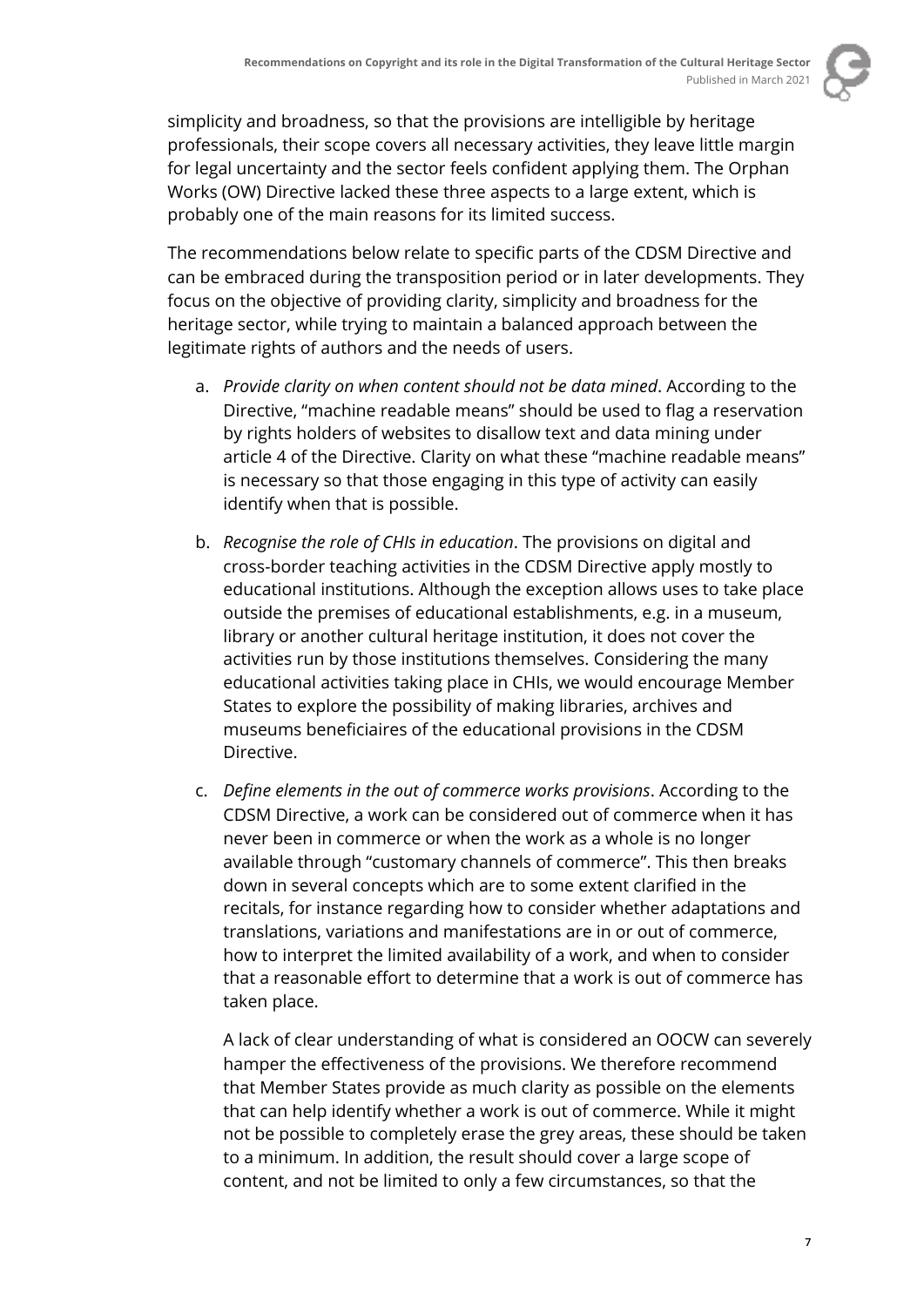

provisions have a bigger impact. This should be defined by Member States in close collaboration with all relevant stakeholders.

d. *Establish a cut off date for OOCW*. Member States are allowed to provide specific requirements to determine whether a work is out of commerce, such as a date before which everything is considered to be out of commerce (cut-off date). This needs to be determined at the national level in consultation with CHIs, rights holders and CMOs.

This is a very welcome possibility and we encourage Member States to make use of it. It is a very useful tool to provide the necessary clarity for all parties involved.

e. *Clarify the applicability of the license and the exception for OOCW*. The licensing mechanism introduced in Article 8(1) enables sufficiently representative CMOs to grant licenses (on behalf of rights holders that have not necessarily given a mandate to the CMO) to CHIs for the purpose of making their collections of out of commerce works available online. The exception introduced in Article 8(2) of the Directive serves as a fallback mechanism that applies for the rights and type of work for which there is no sufficiently representative CMO.

It is important to avoid a situation in which CHIs do not know whether they should rely on the license or the exception for OOCW. For that, it has to be clear what is a sufficiently representative CMOs (which in turn entails clearly defining what rights and types of works they cover). In particular, Member States should specify which CMOs are representative for which types of works. They should also indicate which type of works are not represented by a CMO, so that CHIs know that no such representativity exists and can start making use of the exception. If this is not properly addressed, there can be situations where CHIs do not rely on any of the options.

- f. *Works of visual arts*. The provision on the public domain in article 14 in the CDSM Directive applies to works of visual arts. The Directive does not provide a definition of that concept, and it is therefore important that Member States provide some clarity, unless a definition is already in place, to avoid cases where the applicability of the article is questionable. Additionally, a clarification that its scope includes works in 3D would be welcome.
- g. *Application in time of article 14*. We encourage Member States to determine that the provision in article 14 applies both when 1) the act of reproduction takes place before and after the term of protection of the work of visual art has expired, and 2) when the material resulting from the act of reproduction was subject to copyright or related rights before the term of protection of the work of visual art has expired, unless such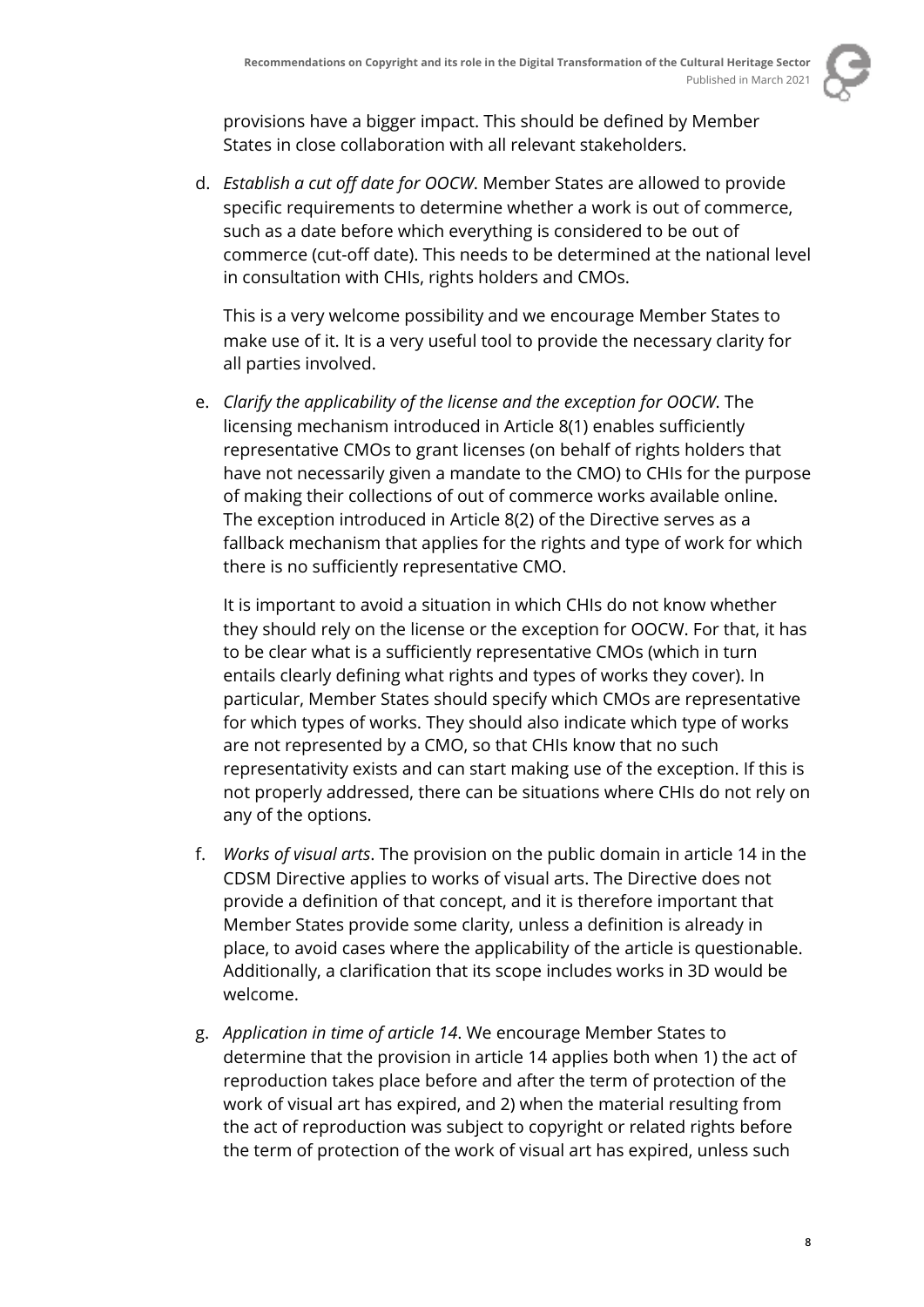

material is original in the sense that it is the author's own intellectual creation.

**5. Funding for licenses.** The OOCWs provisions and other provisions of the directive introduce the concept of extended collective licensing, giving a predominant role to licenses as a solution to clear rights. This is a system up until now unused by most european Member States that might require new important economic efforts from the part of the CHIs.

As CHIs willingly conclude these agreements with CMOs to have the legal clarity they need to fulfill their mission, they might encounter difficulties in meeting the budgetary requirements. There are several needs within an institution that compete for funding and without the necessary means dedicated to that, some CHIs may choose not to make use of the provisions, and negotiations with CMOs will be more difficult.

Member States can contribute to ensure that there is funding available for CHIs to conclude these licenses. They can do so by ensuring that funding for new digitization projects always includes support for rights clearing of OOCWs via CMOs (unless it clearly concerns types of works for which there is no representative CMO).

**6. Stakeholder dialogues.** While the CDSM Directive foresees the need for Member States to support such dialogues as part of the OOCWs provisions. In order to make the best out of provisions in the CDSM Directive where a license agreement is needed, collaboration across CMOs, CHIs and rights holders will be fundamental.

These efforts are welcome beyond the framework of the CDSM Directive. Regular dialogues across these sectors can contribute to building confidence, identify common goals and define adequate solutions, benefitting all sides. It is therefore important that governments set up the space to have necessary conversations, encourage them, and ensure that all stakeholders are adequately and equally represented.